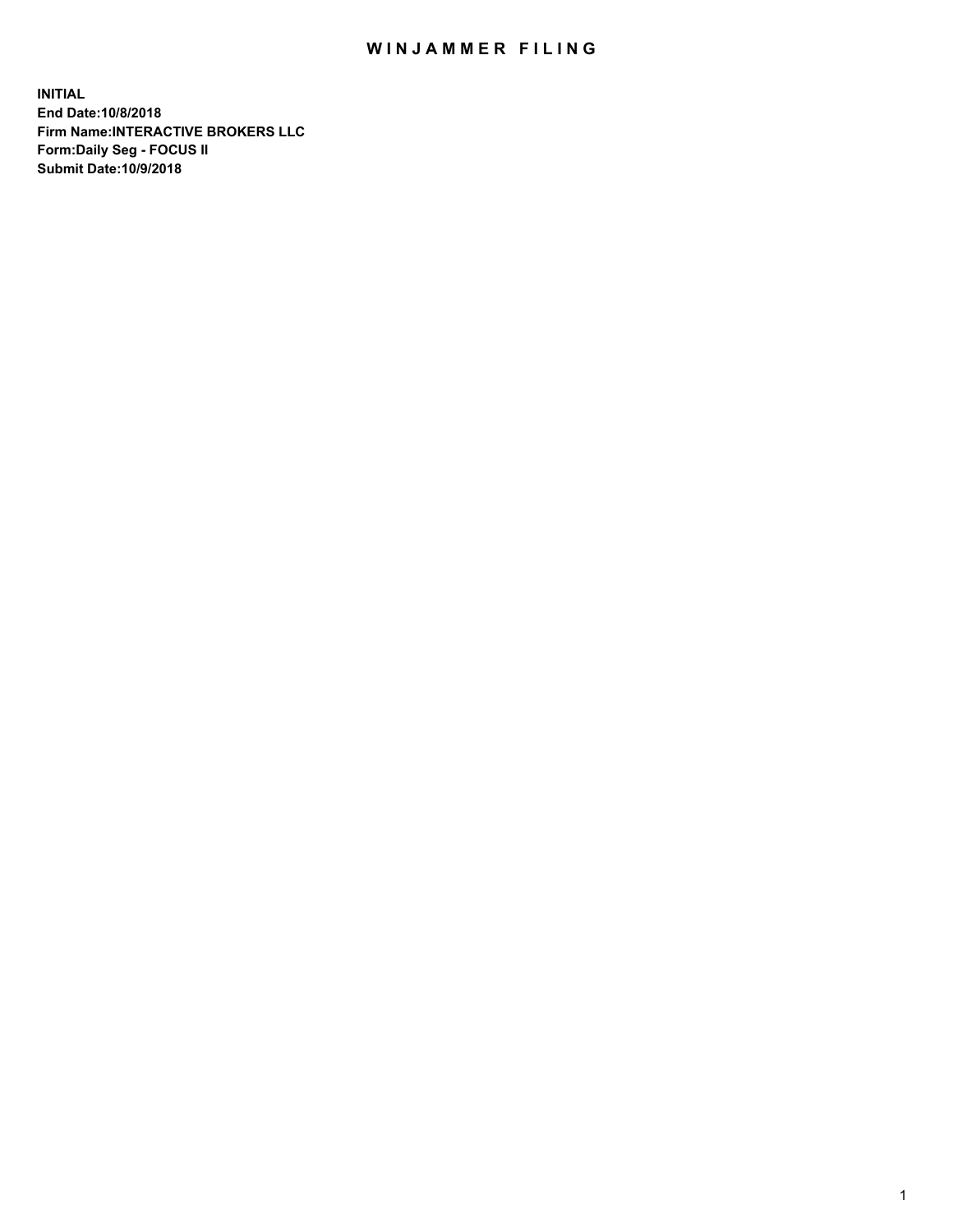**INITIAL End Date:10/8/2018 Firm Name:INTERACTIVE BROKERS LLC Form:Daily Seg - FOCUS II Submit Date:10/9/2018 Daily Segregation - Cover Page**

| Name of Company                                                                                                                                                                                                                                                                                                                | <b>INTERACTIVE BROKERS LLC</b>                                                                  |
|--------------------------------------------------------------------------------------------------------------------------------------------------------------------------------------------------------------------------------------------------------------------------------------------------------------------------------|-------------------------------------------------------------------------------------------------|
| <b>Contact Name</b>                                                                                                                                                                                                                                                                                                            | James Menicucci                                                                                 |
| <b>Contact Phone Number</b>                                                                                                                                                                                                                                                                                                    | 203-618-8085                                                                                    |
| <b>Contact Email Address</b>                                                                                                                                                                                                                                                                                                   | jmenicucci@interactivebrokers.c<br>om                                                           |
| FCM's Customer Segregated Funds Residual Interest Target (choose one):<br>a. Minimum dollar amount: ; or<br>b. Minimum percentage of customer segregated funds required:% ; or<br>c. Dollar amount range between: and; or<br>d. Percentage range of customer segregated funds required between:% and%.                         | $\overline{\mathbf{0}}$<br>$\overline{\mathbf{0}}$<br>155,000,000 245,000,000<br>0 <sub>0</sub> |
| FCM's Customer Secured Amount Funds Residual Interest Target (choose one):<br>a. Minimum dollar amount: ; or<br>b. Minimum percentage of customer secured funds required:% ; or<br>c. Dollar amount range between: and; or<br>d. Percentage range of customer secured funds required between:% and%.                           | $\overline{\mathbf{0}}$<br>0<br>80,000,000 120,000,000<br>0 <sub>0</sub>                        |
| FCM's Cleared Swaps Customer Collateral Residual Interest Target (choose one):<br>a. Minimum dollar amount: ; or<br>b. Minimum percentage of cleared swaps customer collateral required:% ; or<br>c. Dollar amount range between: and; or<br>d. Percentage range of cleared swaps customer collateral required between:% and%. | $\overline{\mathbf{0}}$<br><u>0</u><br>$\underline{0}$ $\underline{0}$<br>00                    |

Attach supporting documents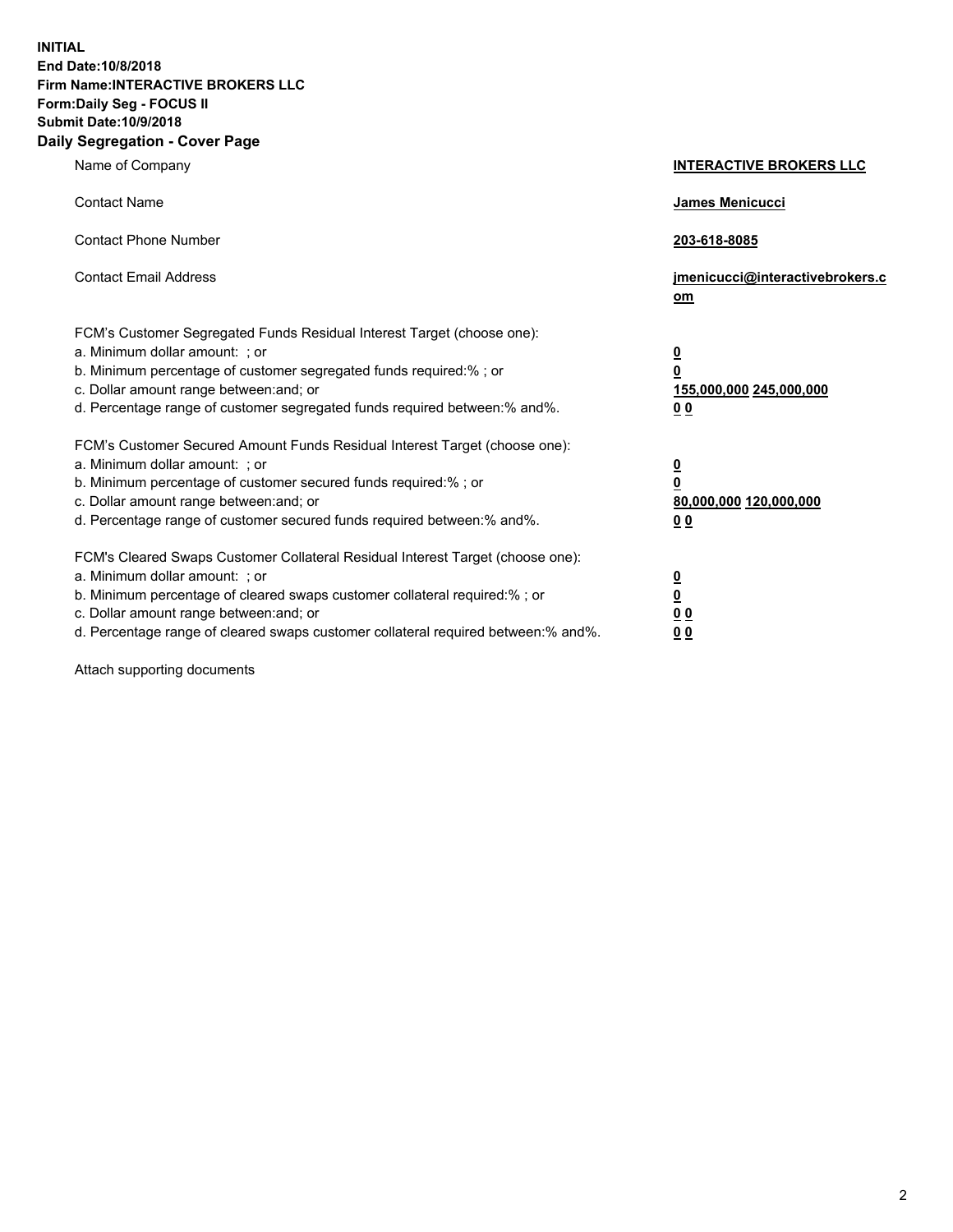## **INITIAL End Date:10/8/2018 Firm Name:INTERACTIVE BROKERS LLC Form:Daily Seg - FOCUS II Submit Date:10/9/2018**

|     | <b>Daily Segregation - Secured Amounts</b>                                                  |                                                |
|-----|---------------------------------------------------------------------------------------------|------------------------------------------------|
|     | Foreign Futures and Foreign Options Secured Amounts                                         |                                                |
|     | Amount required to be set aside pursuant to law, rule or regulation of a foreign            | $0$ [7305]                                     |
|     | government or a rule of a self-regulatory organization authorized thereunder                |                                                |
| 1.  | Net ledger balance - Foreign Futures and Foreign Option Trading - All Customers             |                                                |
|     | A. Cash                                                                                     | 443,458,974 [7315]                             |
|     | B. Securities (at market)                                                                   | $0$ [7317]                                     |
| 2.  | Net unrealized profit (loss) in open futures contracts traded on a foreign board of trade   | 3,922,429 [7325]                               |
| 3.  | Exchange traded options                                                                     |                                                |
|     | a. Market value of open option contracts purchased on a foreign board of trade              | 323,771 [7335]                                 |
|     | b. Market value of open contracts granted (sold) on a foreign board of trade                | -45,346 [7337]                                 |
| 4.  | Net equity (deficit) (add lines 1.2. and 3.)                                                | 447,659,828 [7345]                             |
| 5.  | Account liquidating to a deficit and account with a debit balances - gross amount           | <b>13,267</b> [7351]                           |
|     | Less: amount offset by customer owned securities                                            | 0 [7352] 13,267 [7354]                         |
| 6.  | Amount required to be set aside as the secured amount - Net Liquidating Equity              | 447,673,095 [7355]                             |
|     | Method (add lines 4 and 5)                                                                  |                                                |
| 7.  | Greater of amount required to be set aside pursuant to foreign jurisdiction (above) or line | 447,673,095 [7360]                             |
|     | 6.                                                                                          |                                                |
|     | FUNDS DEPOSITED IN SEPARATE REGULATION 30.7 ACCOUNTS                                        |                                                |
| 1.  | Cash in banks                                                                               |                                                |
|     | A. Banks located in the United States                                                       | 60,205,129 [7500]                              |
|     | B. Other banks qualified under Regulation 30.7                                              | 0 [7520] 60,205,129 [7530]                     |
| 2.  | Securities                                                                                  |                                                |
|     | A. In safekeeping with banks located in the United States                                   | 397,703,868 [7540]                             |
|     | B. In safekeeping with other banks qualified under Regulation 30.7                          | 0 [7560] 397,703,868 [7570]                    |
| 3.  | Equities with registered futures commission merchants                                       |                                                |
|     | A. Cash                                                                                     | $0$ [7580]                                     |
|     | <b>B.</b> Securities                                                                        | $0$ [7590]                                     |
|     | C. Unrealized gain (loss) on open futures contracts                                         | $0$ [7600]                                     |
|     | D. Value of long option contracts                                                           | $0$ [7610]                                     |
|     | E. Value of short option contracts                                                          | 0 [7615] 0 [7620]                              |
| 4.  | Amounts held by clearing organizations of foreign boards of trade                           |                                                |
|     | A. Cash                                                                                     | $0$ [7640]                                     |
|     | <b>B.</b> Securities                                                                        | $0$ [7650]                                     |
|     | C. Amount due to (from) clearing organization - daily variation                             | $0$ [7660]                                     |
|     | D. Value of long option contracts                                                           | $0$ [7670]                                     |
|     | E. Value of short option contracts                                                          | 0 [7675] 0 [7680]                              |
| 5.  | Amounts held by members of foreign boards of trade                                          |                                                |
|     | A. Cash                                                                                     | 106,730,707 [7700]                             |
|     | <b>B.</b> Securities                                                                        | $0$ [7710]                                     |
|     | C. Unrealized gain (loss) on open futures contracts                                         | 4,324,592 [7720]                               |
|     | D. Value of long option contracts                                                           | 323,771 [7730]                                 |
|     | E. Value of short option contracts                                                          | <mark>-45,346</mark> [7735] 111,333,724 [7740] |
| 6.  | Amounts with other depositories designated by a foreign board of trade                      | $0$ [7760]                                     |
| 7.  | Segregated funds on hand                                                                    | $0$ [7765]                                     |
| 8.  | Total funds in separate section 30.7 accounts                                               | 569,242,721 [7770]                             |
| 9.  | Excess (deficiency) Set Aside for Secured Amount (subtract line 7 Secured Statement         | 121,569,626 [7380]                             |
|     | Page 1 from Line 8)                                                                         |                                                |
| 10. | Management Target Amount for Excess funds in separate section 30.7 accounts                 | 80,000,000 [7780]                              |
| 11. | Excess (deficiency) funds in separate 30.7 accounts over (under) Management Target          | 41,569,626 [7785]                              |
|     |                                                                                             |                                                |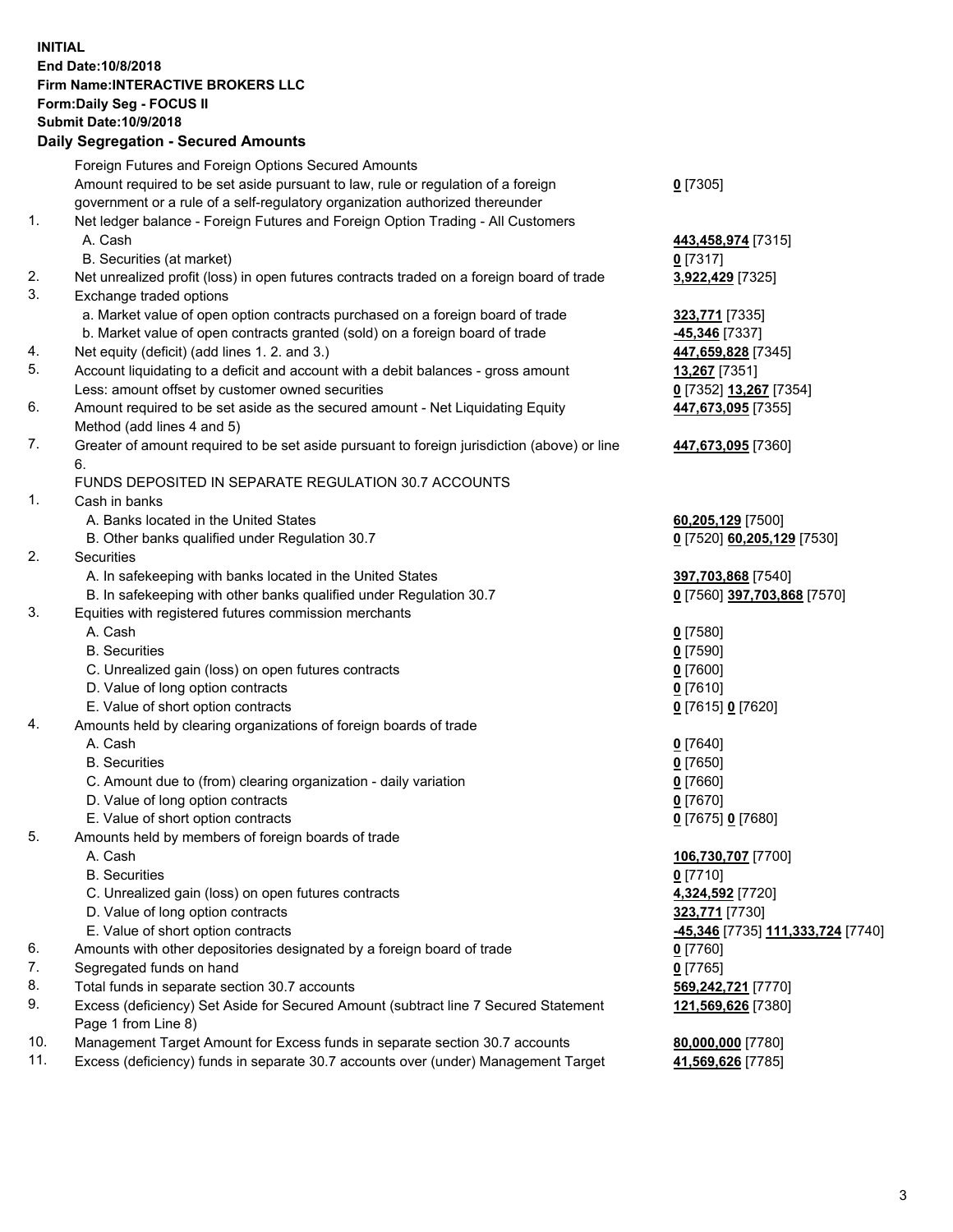**INITIAL End Date:10/8/2018 Firm Name:INTERACTIVE BROKERS LLC Form:Daily Seg - FOCUS II Submit Date:10/9/2018 Daily Segregation - Segregation Statement** SEGREGATION REQUIREMENTS(Section 4d(2) of the CEAct) 1. Net ledger balance A. Cash **4,083,701,572** [7010] B. Securities (at market) **0** [7020] 2. Net unrealized profit (loss) in open futures contracts traded on a contract market **33,930,051** [7030] 3. Exchange traded options A. Add market value of open option contracts purchased on a contract market **343,754,677** [7032] B. Deduct market value of open option contracts granted (sold) on a contract market **-388,754,957** [7033] 4. Net equity (deficit) (add lines 1, 2 and 3) **4,072,631,343** [7040] 5. Accounts liquidating to a deficit and accounts with debit balances - gross amount **162,119** [7045] Less: amount offset by customer securities **0** [7047] **162,119** [7050] 6. Amount required to be segregated (add lines 4 and 5) **4,072,793,462** [7060] FUNDS IN SEGREGATED ACCOUNTS 7. Deposited in segregated funds bank accounts A. Cash **812,819,698** [7070] B. Securities representing investments of customers' funds (at market) **2,259,993,130** [7080] C. Securities held for particular customers or option customers in lieu of cash (at market) **0** [7090] 8. Margins on deposit with derivatives clearing organizations of contract markets A. Cash **11,826,527** [7100] B. Securities representing investments of customers' funds (at market) **1,286,465,850** [7110] C. Securities held for particular customers or option customers in lieu of cash (at market) **0** [7120] 9. Net settlement from (to) derivatives clearing organizations of contract markets **14,361,009** [7130] 10. Exchange traded options A. Value of open long option contracts **343,737,411** [7132] B. Value of open short option contracts **-388,750,058** [7133] 11. Net equities with other FCMs A. Net liquidating equity **0** [7140] B. Securities representing investments of customers' funds (at market) **0** [7160] C. Securities held for particular customers or option customers in lieu of cash (at market) **0** [7170] 12. Segregated funds on hand **0** [7150] 13. Total amount in segregation (add lines 7 through 12) **4,340,453,567** [7180] 14. Excess (deficiency) funds in segregation (subtract line 6 from line 13) **267,660,105** [7190] 15. Management Target Amount for Excess funds in segregation **155,000,000** [7194] 16. Excess (deficiency) funds in segregation over (under) Management Target Amount **112,660,105** [7198]

Excess